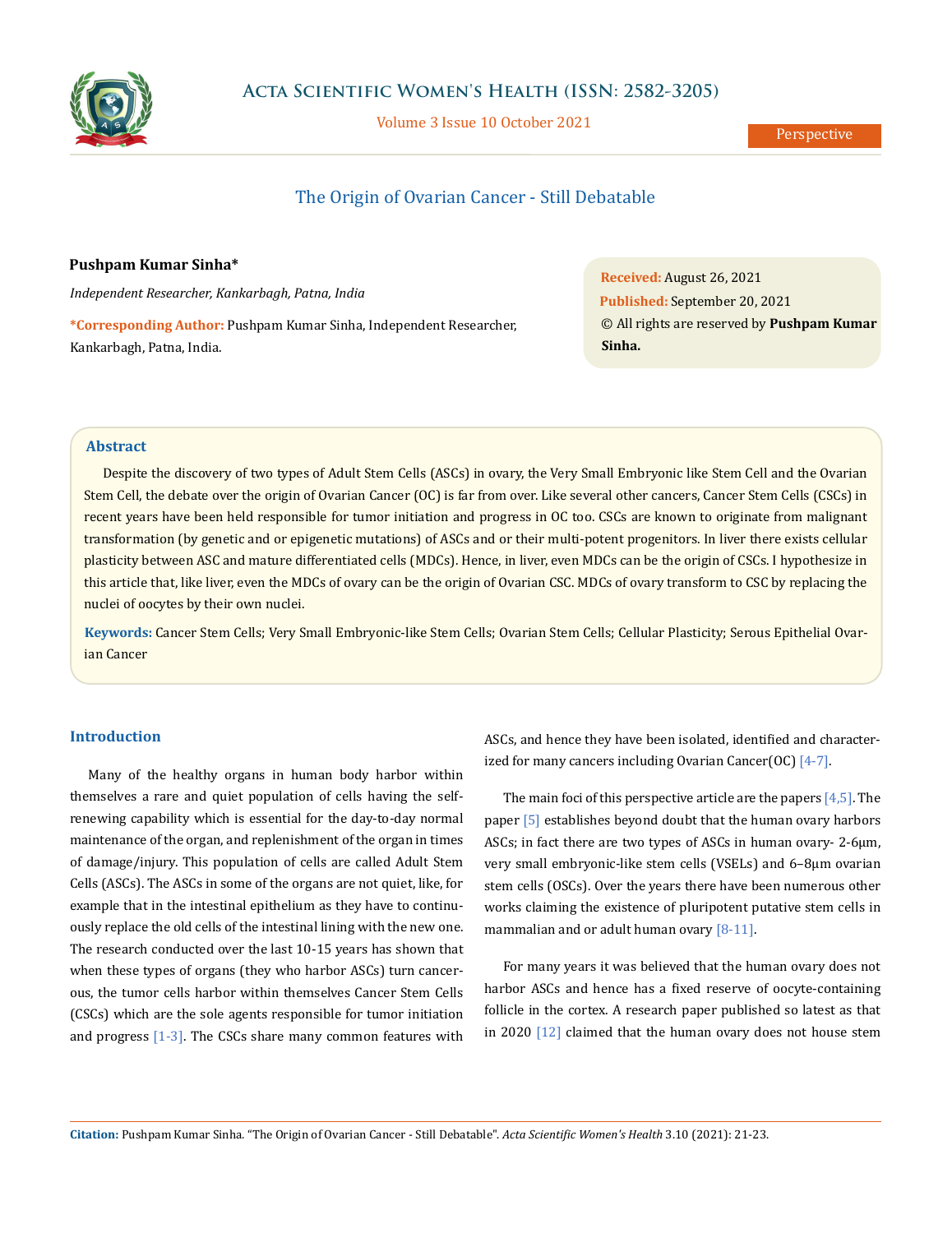cells. The anomaly between this work and that of the other works has been explained in  $\lceil 5 \rceil$  – the researchers in  $\lceil 12 \rceil$  spun the single cell suspension of ovarian tissue obtained after enzymatic digestion at 300g where as the spinning speed was supposed to be kept at 1000 g. CSCs in various types of OCs have been identified with markers CD24, CD34, CD44, CD105, CD117, EpCam, ROR1, ALDH, SOX2, OCT4, etc.  $[4]$ . The authors in the paper  $[4]$  believe in the hypothesis that it is the ASCs of ovary that transform to CSCs by a sequence of non-consistent genetic mutations. But, given the large scale heterogeneities of OC (there is heterogeneity even amongst the patients suffering from histologically similar type of OC), I disagree with them, and propose my own hypotheses of the origin of ovarian CSC.

#### **The hypotheses**

What types of cells are present in the ovary ? Apart from the VSELs and OSCs present in human ovary, the Ovarian Surface Epithelium (OSE) houses squamous-to-cuboidal epithelial cells, the cortex houses oocytes, granulosa cells, immune cells, endothelial cells, perivascular cells, and stromal cells  $[12]$ , and the medulla houses granulosa cells, theca cells and stroma, smooth muscle cells, endothelial cells, and immune cells  $[13]$ . My hypothesis on the origin of CSC in OC is that each of these cell types can transform to CSC by a sequence of multi-stage genetic mutations. The malignant transformation of mature differentiated cells (MDC) in the organ (to CSC), like that in liver  $[14]$ , has been attributed to the ability of MDC to initialize upon regeneration (cellular plasticity). Such plasticity has not been observed in ovary, even though the Epithelial-to-Mesenchymal transition plasticity has been observed in ovary [15]. So how come my hypothesis holds ? In one study the stem cells of the ovary were successfully differentiated into the cells of all the three primary germ layers, the mesoderm, the ectoderm, and the endoderm  $[8]$ . Hence, we can say that all the cells of the ovary stated above, can arise from VSEL and OSC. The somatic cells of the human body can be re-programmed into Pluripotent Stem Cell by replacing the nucleus of the oocyte by that of the somatic cell concerned [16,17]. This technique, known as Somatic Cell Nuclear Transfer (SCNT) has been used over several decades to clone animals like sheep, monkey, etc. So here goes my second hypothesis of this paper- after undergoing several stages of genetic mutations the nucleus of the MDC of ovary replace the nucleus of oocyte, and thereby transform to CSC. Though nuclear transfer has not been known till now as a natural process, but my hypothesis claims it to

be a natural process (within the ovary) possibly triggered by external factors like unhealthy diet, smoking etc. Ovary is such a small organ (and the precise location of stem cells within ovary is yet unknown) that upon trigger to spontaneously mutate, it is not simply the stem cells that mutate but even the MDC. And because the stem cells populations have been found in OC that initiate, grow, and metastasize tumor; it is highly likely that the CSC has origin in MDC too apart from having it in ASC. Biology is highly complex, anything is possible, but to take research forward one must think out of the box.

#### **The debate**

Having hypothesized the two hypotheses here, the debate over the origin of OC is far from over. The several types of OC are epithelial (serous, endometrioid, clear cell, and mucinous), germ cell, and stromal cells [4]. Out of these the serous epithelial ovarian cancer (SEOC) is the most lethal. Let us discuss the origin of SEOC to understand the complexities involved. For long the origin of SEOC has been known to be Fallopian Tube (FT) [18]. ButCSCs were found also in the ovary in SEOC  $[18]$ . So one can debate that the SEOC originated in FT and metastasized along with CSC to ovary, or it originated in ovary and metastasized to FT. The discovery of CSC within the ovary in SEOC places the long known origin of SEOC in doubt. Further there can be debates, regarding which MDCs or Stem Cells mutate to give rise to particular type of OC. Miles to go before an oncologist conquers OC (one of the deadliest cancers in world today), by improvements in diagnosis and treatment.

#### **Therapeutic implication of above discussions**

If my above hypothesis that Ovarian CSCs arise by the replacement of nuclei of oocyte by the nuclei of highly mutated MDCs (of ovary) is proved, this scientific discovery will open up a whole new world of research for the further possible discoveries of molecules/enzymes/proteins involved in the above mentioned natural process (that is counterpart of SCNT). Once known, the inhibitors of these molecules/enzymes/proteins could be designed as a robust vaccine against OC, putting to end the need for all debate over the origin of OC.

#### **Bibliography**

1. [P K Sinha. "The common genesis of all cancers".](https://www.longdom.org/open-access/the-common-genesis-of-all-cancers.pdf) *Journal of Car[cinogenesis and Mutagenesis](https://www.longdom.org/open-access/the-common-genesis-of-all-cancers.pdf)* 10 (2019): 342.